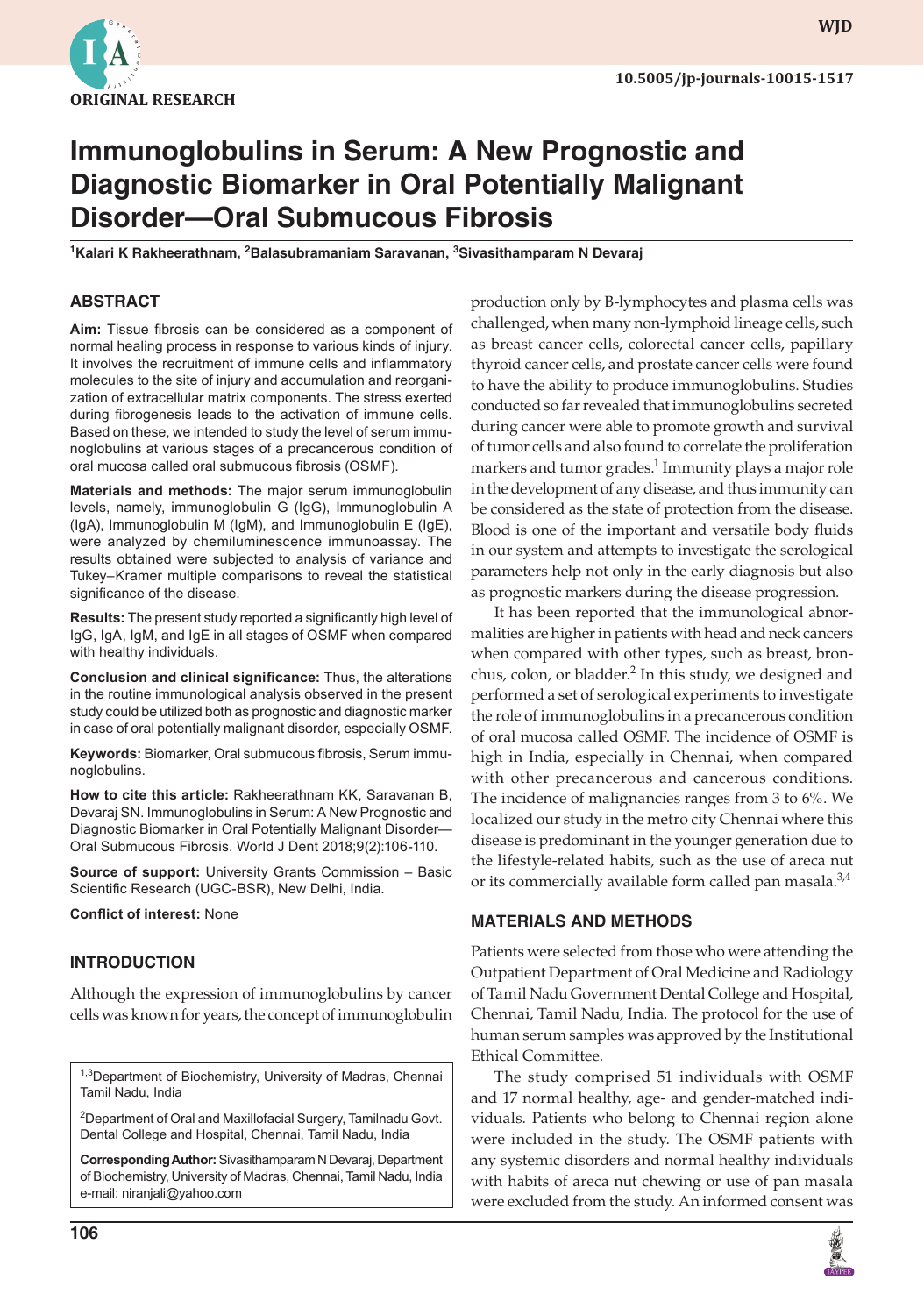*Immunoglobulins in Serum*

collected from each patient who participated in the study. Information related to the habits of each individual, such as type of product used, duration of habit, and number of packets used per day was collected from those who participated in the study. Grouping of patients was done based on their mouth opening.<sup>5</sup>

- Group I (control)—>40 mm
- Group II (Stage I)—30-40 mm
- Group III (Stage II)-20-30 mm
- Group IV (Stage III)—<20 mm.

#### **Blood and Serum Collection**

About 5.0 mL of blood was collected aseptically using coagulant-coated vacutainer tubes with gel, from each patient and was allowed to clot at room temperature. It was then centrifuged at 3,000 rpm for 10 minutes and the serum which was separated above the gel was collected in fresh Eppendorf tubes and was used to carry out the following experiments.

#### **Immunological Parameters**

Serum levels of IgG, IgA, IgM, and IgE were determined by chemiluminescence immunoassay (ADVIA Centaur).

## **Statistical Analysis**

Statistical analysis of serum levels of various immunoglobulins of the four studied groups was done by analysis of variance (ANOVA) and Tukey–Kramer multiple comparisons.

## **RESULTS**

The study comprised 68 patients in which 51 were OSMF cases and 17 were normal healthy, age- and gender-matched individuals. The subjects included in the study were in the age range of 20 to 60 years with mean age of 40 years. A male predominance was noted, with 59 patients being male and only 9 female patients. The age of patients who belong to the different stages of OSMF and healthy individuals is given in Table 1. In the

|             | Number of patients |          |           |          |
|-------------|--------------------|----------|-----------|----------|
| Age (years) | Group I            | Group II | Group III | Group IV |
| $20 - 30$   |                    |          |           | b        |
| $31 - 40$   |                    |          | 9         | 6        |
| $41 - 50$   |                    |          | 5         | 3        |
| $51 - 60$   |                    |          |           |          |

**Table 1:** Age distribution of OSMF and healthy individuals



**Graph 1:** Percentage of patients belonging to each clinical stage

present study, the maximum incidence of the disease was observed in subjects who belong to the age group of 31 to 40 years. Similarly, the maximum number of patients (32%) included in the study belongs to group III(Graph 1).

Comparisons of mean serum IgG, IgA, IgM, and IgE of the four groups were done using ANOVA and intergroup comparisons were done by utilizing Tukey–Kramer multiple comparisons. The "F" values observed in both the statistical methods were statistically significant ( $p < 0.01$  or  $p < 0.05$ ). The results of Tukey–Kramer multiple comparisons showed that all the mean values differ significantly from each other (Table 2).

The following inferences were obtained from the statistical correlation done. A significantly high level of serum IgG level was observed in group IV (2,064.94) when compared with group I (1,472.82). Groups III (1,755.40) and II

|                        |                    | Subgrouping of means |                    |
|------------------------|--------------------|----------------------|--------------------|
| <i>Immunoglobulins</i> | Set 1              | Set 2                | Set 3              |
| IgG (mg/dL)            | Group IV (2064.94) | Group II (1,614.18)  | Group I (1,472.82) |
| $F = 19.17*$           |                    | Group III (1,755.40) |                    |
| $lgA$ (mg/dL)          | Group IV (633.94)  | Group III (449.77)   | Group I (292.76)   |
| $F = 27.25*$           |                    |                      | Group II (315.72)  |
| IgM (mg/dL)            | Group IV (303.11)  | Group II (157.14)    | Group I (130.47)   |
| $F = 11.60*$           |                    | Group III (189.45)   |                    |
| $lgE$ (mg/dL)          | Group I (80.76)    | Group II (108.72)    | Group IV (148.33)  |
| $F = 23.45*$           |                    | Group III (120.00)   |                    |

Mean values of serum IgG, IgA, IgM, and IgE levels obtained in each group are expressed as mg/dL; \*Significant at p<0.01; Mean values between different sets are significantly different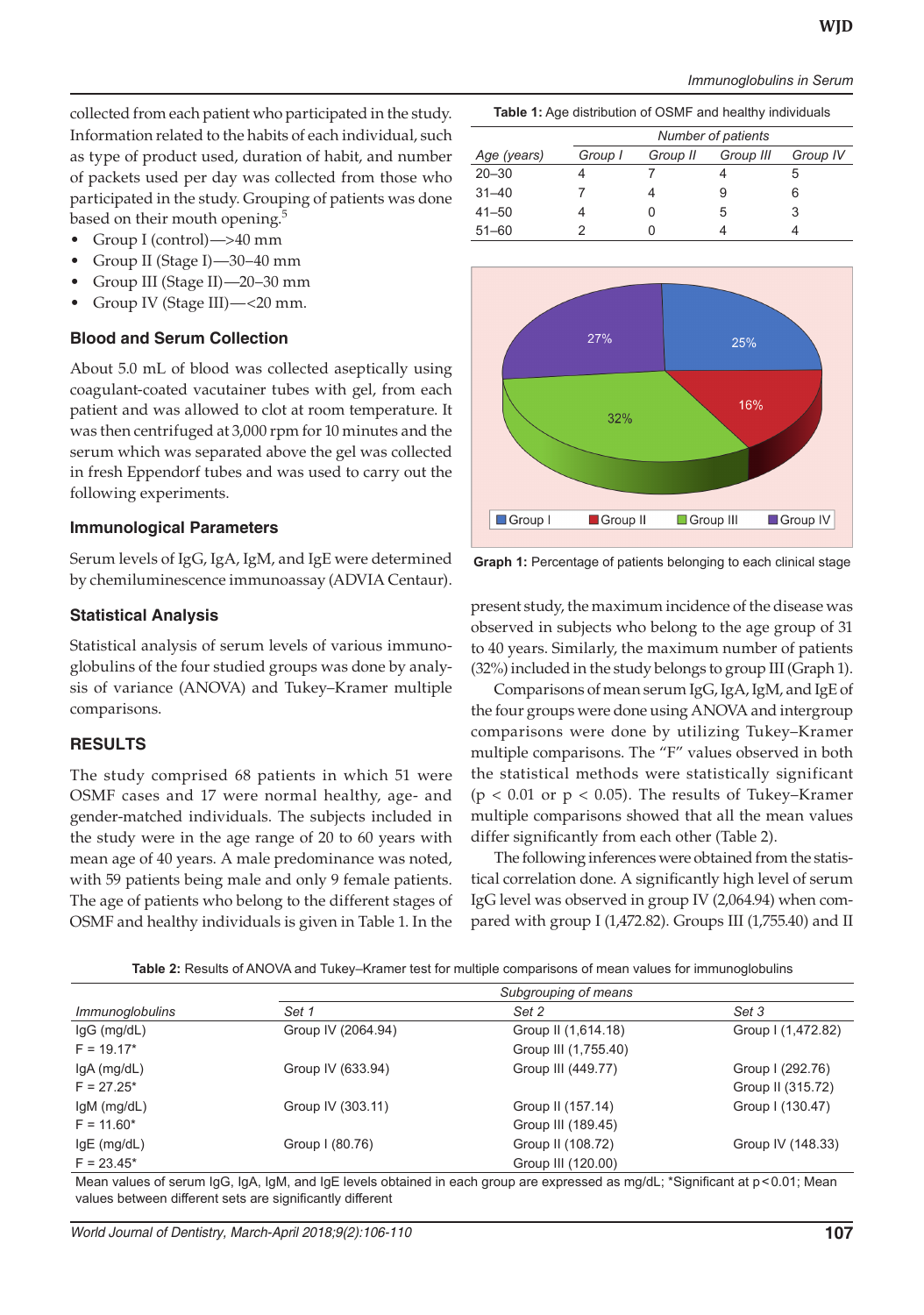

**Graphs 2A to D:** Serum immunoglobulin levels in healthy and oral submucous fibrosis individuals. Mean values of serum IgG (A), IgA (B), IgM (C), and IgE (D) levels obtained in each group are expressed in mg/dL. SE: Standard error

(1614.18) showed the highest values next to group IV and the observed levels were almost similar (Graph 2A). The least level of serum IgG was observed in group I (1472.82). In case of serum IgA, the highest level was noted in group IV (633.94) when compared with all the other groups. The next highest level was observed in group III (449.77). However, the levels found in groups I (292.76) and II (315.72) were almost similar and were considered as the lowest among other groups (Graph 2B). Significantly, elevated levels of IgM were noted in group IV (303.11). The levels observed in other studied groups differed significantly from group IV. Groups I, II, and III showed similar values, group I (130.47) being the lowest (Graph 2C). Like serum IgG, IgA, and IgM, the level of IgE observed in group IV (148.33) was the highest among all the studied groups. The level decreased in the order 148.33 > 120.00 > 108.72 > 80.76 for groups IV, III, II, and I respectively (Graph 2D).

# **DISCUSSION**

The measurements of serum immunoglobulins provide the information about one's humoral immune status. Hence, a routine analysis of the same is very important. Low levels of immunoglobulins indicate certain immune deficiencies and high levels provide information about chronic inflammatory diseases, hematological disorders, infection, and malignancies. $6.7$  In this study, we investigated the level of serum immunoglobulins at various stages of OSMF to correlate the disease severity.

The elevated level of serum IgG observed in the present study is in line with the report of Chatuvedi et al, $^8$ Pinakapani et al, $^9$  and Patidar et al. $^{10}$  However, the results obtained in the present study oppose the observations noted by Rajendran et al.<sup>11</sup> This elevated level of IgG in the serum of OSMF patients when compared with healthy individuals could be due to secondary infections. IgG is considered as the major antibody in secondary antibody response. Continuous exposure of oral mucosa to the areca nut components could mediate a stimulatory effect on immunoglobulin production, $12$  and thus the observed elevated level in the present study.

The IgA is mainly found in the mucosal secretions. It also circulates in blood and its main function in circulation is to clear immune complexes by phagocytosis.<sup>13</sup> It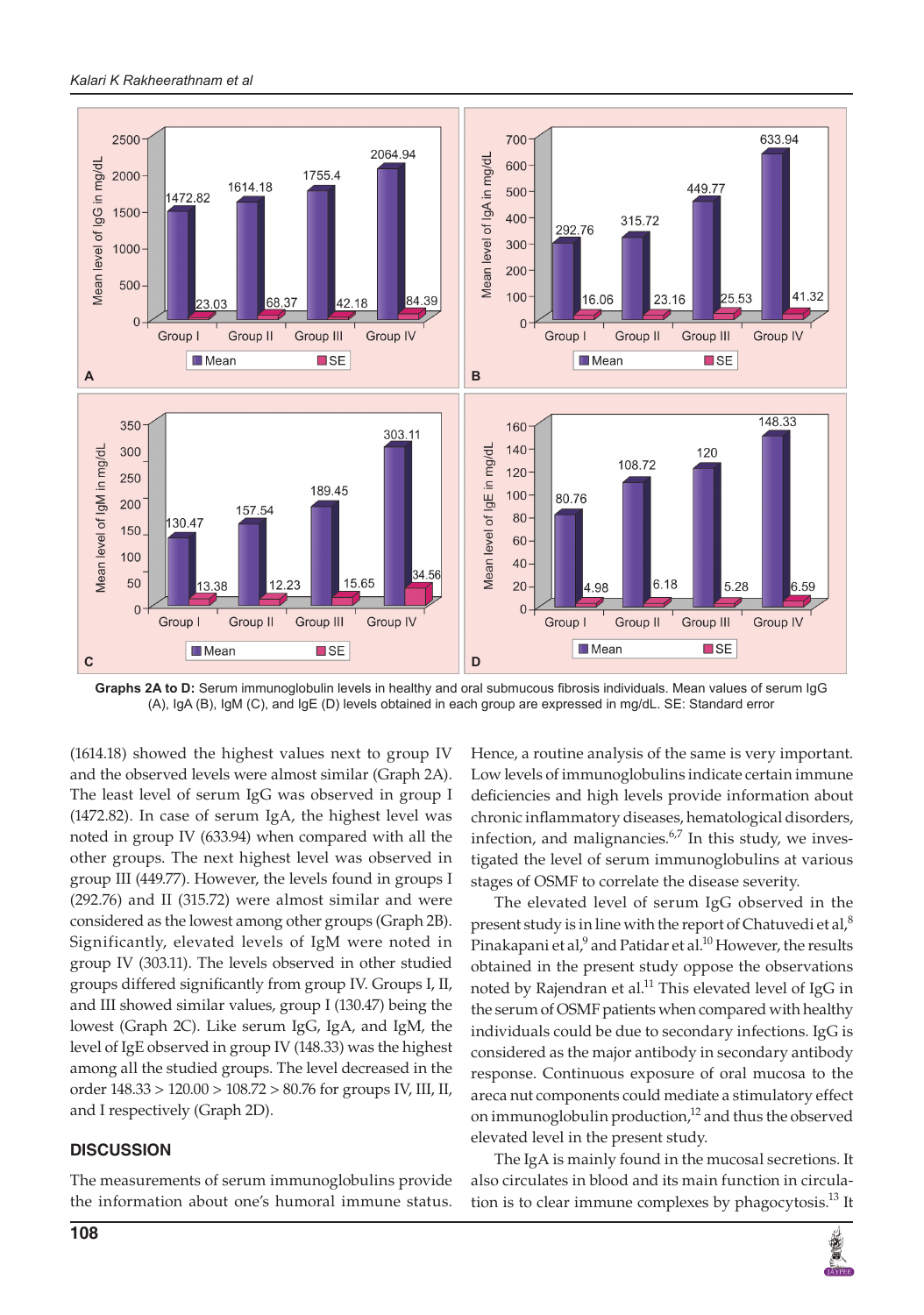has been reported that the production of IgA is regulated by transforming growth factor(TGF)-β, a multifunctional cytokine. $^{14,15}$  The TGF- $\beta$  is reported to play potential roles, such as growth, differentiation, and modulation of immune responses.16 The stimulation of isotype switching to IgA is the well-studied ability of TGF- $\beta$ .<sup>17</sup> van Ginkel et al $^{18}$ reported significantly low levels of blood and mucosal IgA levels in TGF-β knockout mice. In line with this report, elevated levels of TGF-β and serum IgA were reported in oral potentially malignant disorder called OSMF.<sup>19</sup>

A significantly higher level of IgM and IgE observed in the present study is similar to the result reported by Gupta et  $al^{20}$  and Shah et al.<sup>21</sup> Both of these immunoglobulins increase during chronic infections. It has been reported that the patients with OSMF have limited mouth opening, hence, poor oral hygiene, which in turn harbors various microorganisms in the oral cavity. A study conducted in OSMF and healthy individuals revealed the presence of various microorganisms in which Candida species predominates.<sup>22</sup> Especially, the presence of the strain *Candida albicans* has been reported in the oral premalignant conditions, such as leukoplakia and OSMF.<sup>23,24</sup> Candidal infection is capable of inducing epithelial atypia, which leads to malignant transformation through the release of nitrosamine compounds. $^{25}$ These toxins could have stimulated the immune system, and thus resulted in the elevated levels of immunoglobulins in the serum of OSMF patients.

# **AcknowledgmentS**

The study was supported financially by University Grants Commission – Basic Scientific Research, New Delhi. We sincerely acknowledge all the staff members at the Dept. of Oral Medicine and Radiology of Tamilnadu Govt. Dental College and Hospital, Chennai, Tamilnadu for their support towards this research work and Dr. Balasubramanian Krishnan, Former Professor of Kerala University for the statistical analysis done for the present study.

# **CONCLUSION**

In summary, the given study shows elevated levels of serum immunoglobulins. The alteration found in the present study could be due to various factors as described in the discussion part. Since immunoglobulins are commonly used in routine clinical practice, analyses of such parameters are very much important in both diagnosis and prognosis of the disease progression. Further studies utilizing greater sample size warrant the complete mechanism behind this altered level and would help to bring out a thorough understanding of the mechanism behind it.

## **REFERENCES**

- 1. Wang J, Lin D, Peng H, Huang Y, Huang J, Gu J. Cancerderived immunoglobulin G promotes tumor cell growth and proliferation through inducing production of reactive oxygen species. Cell Death Dis 2013 Dec;4(12):e945.
- 2. Lichtenstein A, Zighelboim J, Dorey F, Brossman S, Fahey JL. Comparison of immune derangements in patients with different malignancies. Cancer 1980 Apr;45(8):2090-2095.
- 3. Pillai R, Balaram P, Reddiar KS. Pathogenesis of oral submucous fibrosis. Relationship to risk factors associated with oral cancer. Cancer 1992 Apr;69(8):2011-2020.
- 4. Nair U, Bartsch H, Nair J. Alert for an epidemic of oral cancer due to use of the betel quid substitutes gutkha and pan masala: a review of agents and causative mechanisms. Mutagenesis 2004 Jul;19(4):251-262.
- 5. Ranganathan K, Mishra G. An overview of classification schemes for oral submucous fibrosis. J Oral Maxillofac Pathol 2006 Jan;10:55-58.
- 6. Buckley RH. Humoral immunodeficiency. Clin Immunol Immunopathol 1986 Jul;40(1):13-24.
- 7. Dispenzieri A, Gertz MA, Therneau TM, Kyle RA. Retrospective cohort study of 148 patients with polyclonal gammopathy. Mayo Clin Proc 2001 May;76(5):476-487.
- 8. Chatuvedi VN, Sharma AK, Chakrabarati S. Salivary coagulopathy and humoral response in oral submucous fibrosis (OSMF). J Indian Dent Assoc 1991 Mar;62(3):51-53, 59.
- 9. Pinakapani R, Shambulingappa P, Shashikanth MC. Salivary coagulopathy and immunoglobulins in oral submucous fibrosis. J Indian Acad Oral Med Radiol 2009 Dec;21(2):62-66.
- 10. Patidar KA, Parwani RN, Wanjari SP. Correlation of salivary and serum IgG, IgA levels with total protein in oral submucous fibrosis. J Oral Sci 2011 Mar;53(1):97-102.
- 11. Rajendran R, Sugathan CK, Remani P, Ankathil R, Vijayakumar T. Cell mediated and humoral immune responses in oral submucous fibrosis. Cancer 1986 Dec;58(12):2628-2631.
- 12. Salimonu LS, Mohammed I, Oyeyinka GO, Arinola OG. Basic immunology for students of medicine and biology. 2nd ed. Nigeria: College Press; 2003.
- 13. Woof JM, Russell MW. Structure and function relationships in IgA. Mucosal Immunol 2011 Nov;4(6):590-597.
- 14. Cerutti A, Cols M, Gentile M, Cassis L, Barra CM, He B, Puga I, Chen K. Regulation of mucosal IgA responses: lessons from primary immunodeficiencies. Ann N Y Acad Sci 2011 Nov;1238:132-144.
- 15. Banchereau J, Pascual V, O'Garra A. From IL-2 to IL-37: the expanding spectrum of anti-inflammatory cytokines. Nat Immunol 2012 Oct;13(10):925-931.
- 16. Wells RG. Fibrogenesis. V. TGF-b signaling pathways. Am J Physiol Gastrointest Liver Physiol 2000 Nov; 279(5): G845-G850.
- 17. Stavnezer J, Kang J. The surprising discovery that TGF beta specifically induces the IgA class switch. J Immunol 2009 Jan;182(1):5-7.
- 18. van Ginkel FW, Wahl SM, Kearney JF, Kweon MN, Fujihashi K, Burrows PD, Kiyono H, McGhee JR. Partial IgA-deficiency with increased Th2-type cytokines in TGF-beta 1 knockout mice. J Immunol 1999 Aug;163(4):1951-1957.
- 19. Gupta S, Ghosh S, Gupta S, Sakhuja P. Effect of curcumin on the expression of p53, transforming growth factor-ß, and inducible nitric oxide synthase in oral submucous fibrosis: a pilot study. J Investig Clin Dent 2017 Nov;8(4):e12252.
- 20. Gupta DS, Gupta MK, Golhar BL. Oral submucous fibrosisclinical study and management by physiofibrolysis (MWD). J Indian Dent Assoc 1980;52:375-378.